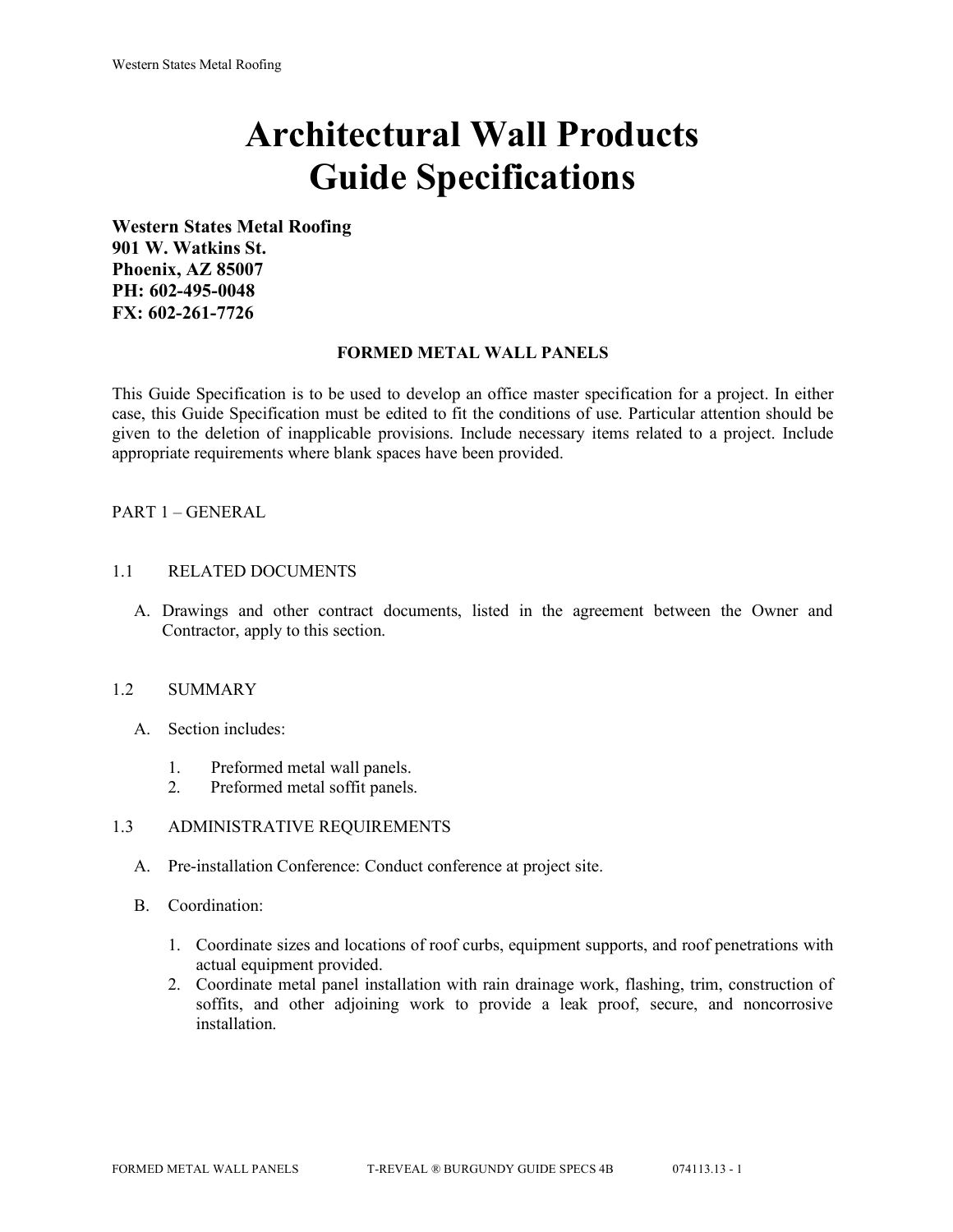## 1.4 SUBMITTALS

- A. Product Data:
	- 1. Include construction details, material descriptions, dimensions of individual components and profiles and finishes for each type of panel and accessory.
- B. Shop Drawings:
	- 1. Include fabrication and installation layouts of metal panels; details of edge conditions, joints, panel profiles, corners, anchorages, attachment system, trim, flashings, closures, accessories and special details.
	- 2. Accessories: Include details of the flashing, trim, and anchorage systems, at a scale of not less than 1-1/2 inches per 12 inches.
- C. Samples:
	- 1. Metal Panels: 12 inches long by actual panel width. Include fasteners, closures, and other metal panel accessories.
- D. Qualification Data: For Installer.
- E. Product Test Reports: For each product, for tests performed by a qualified testing agency.
- F. Filed quality control reports.
- G. Sample Warranties: For special warranties.
- 1.5 QUALITY ASSURANCE
	- A. Installer Qualifications: An entity that employs installers and supervisors who have a minimum of 3 years' experience in the installation of metal roof / wall panels.
	- B. Mockups: Build mockup; to verify selections made under sample submittals and to demonstrate aesthetic effects and set quality standards for fabrication and installation.
- 1.6 DELIVERY, STORAGE AND HANDLING
	- A. Deliver components, metal panels and other manufactured items so as not to be damaged or deformed. Package metal panels for protection during transportation and handling.
	- B. Store metal panels in a manner to prevent bending, warping, twisting and surface damage.
	- C. Stack metal panels horizontally on platforms or pallets, covered with suitable weather tight and ventilated covering. Store metal panels to ensure dryness with positive slope for drainage of water. Do not store metal panels in contact with other materials that might cause staining, denting or other surface damage.
	- D. Retain strippable protective covering on metal panels during installation.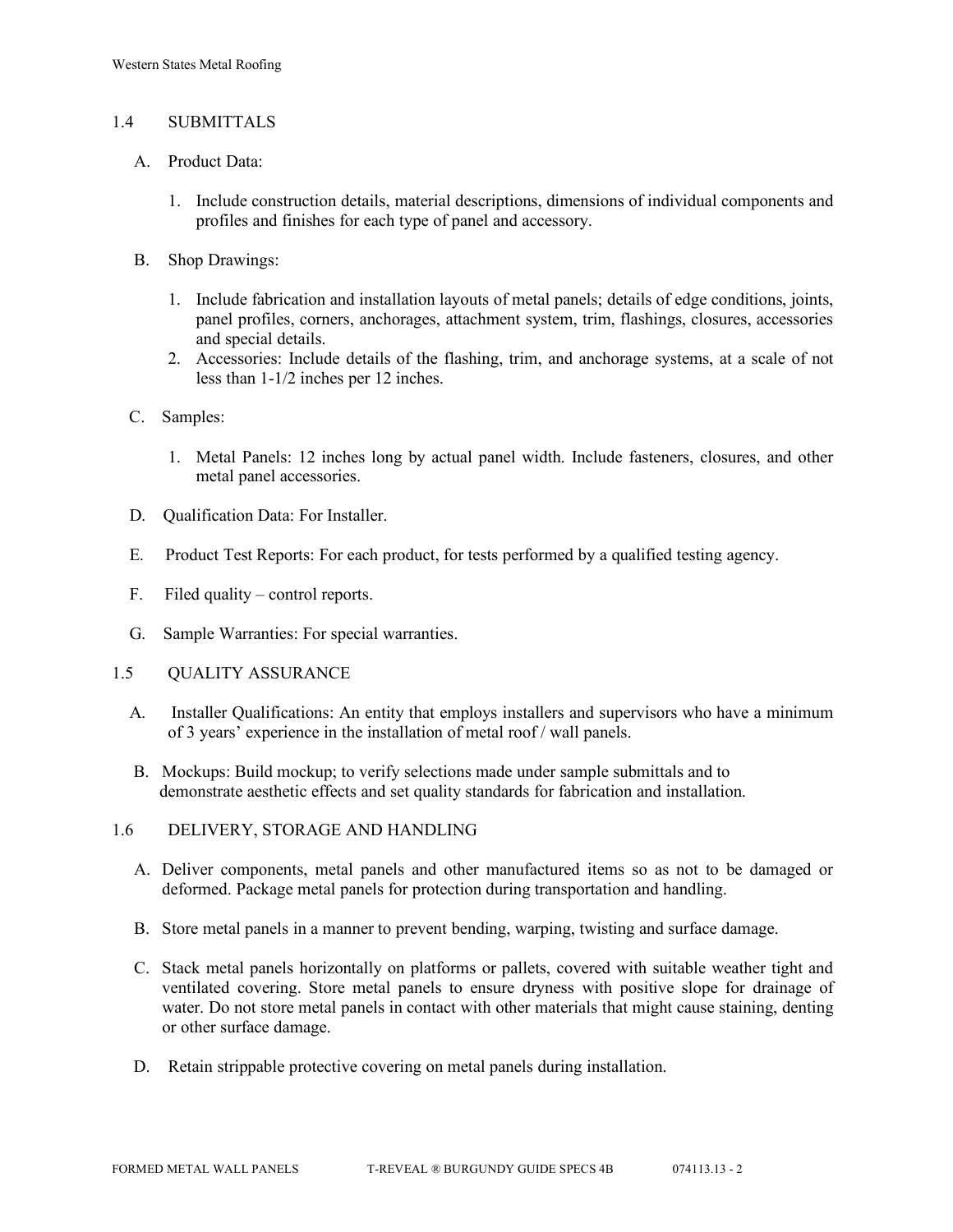## 1.7 FIELD CONDITIONS

A. Weather Limitations: Proceed with installation only when existing and forecasted weather conditions permit assembly of metal panels to be performed according to manufacturers' written instructions and warranty requirements.

## 1.8 WARRANTY

## A. MANUFACTURER'S PRODUCT WARRANTY

1. Manufacturer's standard coating performance warranty, as available for specified installation and environmental conditions. (Contact a WSMR Representative to determine actual warranty criteria)

## B. CONTRACTORS WARRANTY

1. Warrant panels, flashings, sealants, fasteners, and accessories against defective materials and/ or workmanship, to remain watertight and weatherproof with normal usage for two (2) years following Project Substantial Completion date.

## PART 2 – PRODUCTS

## 2.1 MANUFACTURER

 A. Western States Decking, Inc., DBA - Western States Metal Roofing, 901 W. Watkins St., Phoenix, AZ 85007; Ph: (877) 787-5467, Fax: (602) 261-7726.

Email: [sales@metalforroofing.com](mailto:sales@metalforroofing.com) Website: www.metalforroofing.com

B. Substitutions: In accordance with contract documents.

#### 2.2 METAL WALL PANELS

- A. T-Reveal ® Panel, Flush- Profile, Concealed Fastener Metal Wall / Soffit Panels: Metal panels consisting of formed metal sheet with vertical panel edges, with flush joints or reveal between panels and attached to supports using concealed fasteners.
	- 1. Panel Designation: T-Reveal ® Panel
	- 2. Metallic- Coated Steel Sheet: Aluminum- zinc alloy- coated steel sheet minimum (Zincalume® or Galvalume®) complying with ASTM A 792/ A 792M, Class AZ50 coating designation; structural quality.
		- a. Nominal Thickness: [24 Gauge]
		- b. Exterior Finish Available In: Cool Tech ® 500 PVDF Paint System

i. Burgundy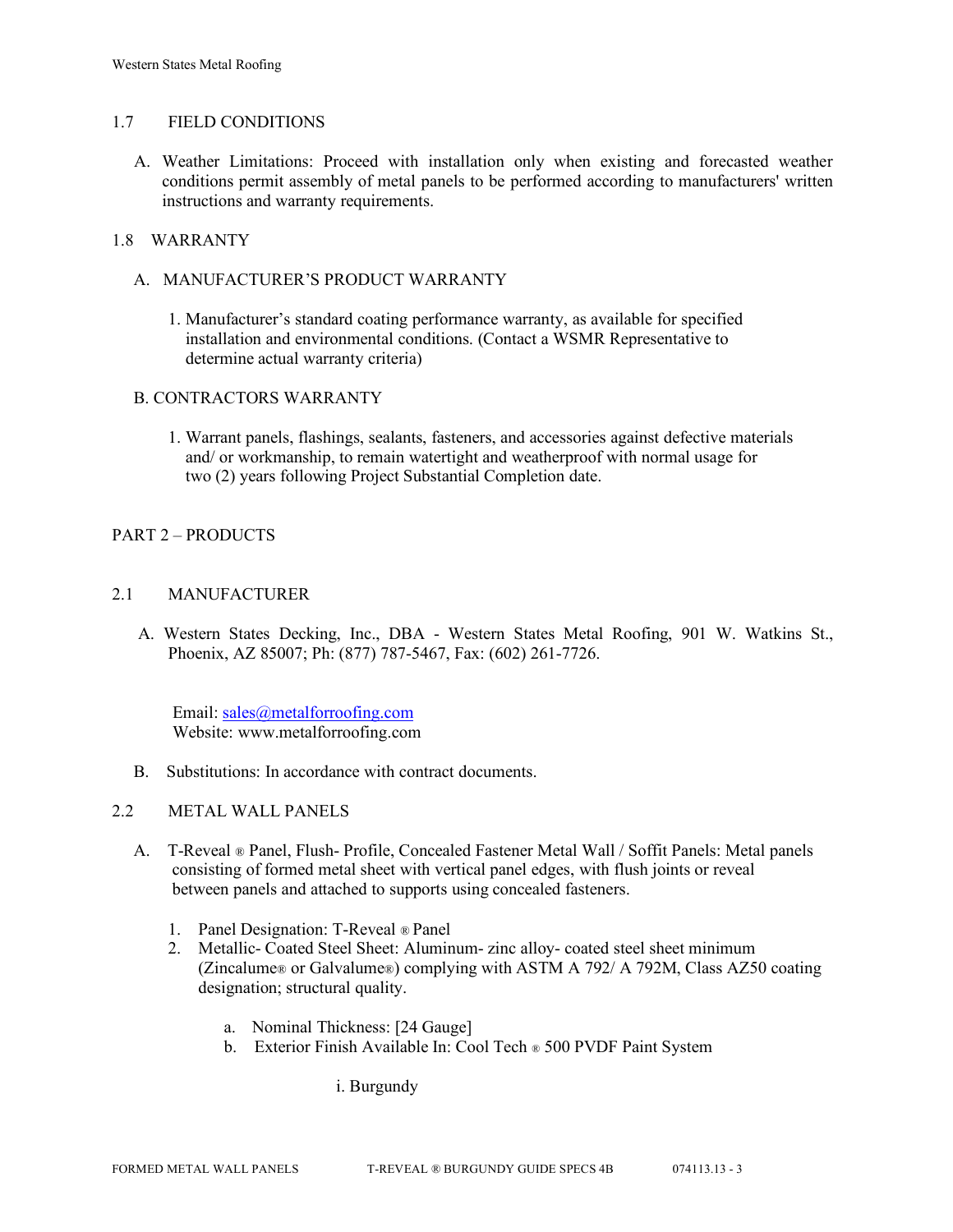- 3. Grade of Steel:
	- a. 24 Gauge Grade 50
- 4. Panel Width: [**12 inches**]
- 5. Panel Height: Nominal 1.5 inch
- 6. Reveal:  $[NR = No$  Reveal $] [1.0 = 1$ " Reveal $] [2.0 = 2$ " Reveal $] [3.0 = 3$ " Reveal $]$  $[4.0 = 4"$  Reveal]  $[5.0 = 5"$  Reveal]  $[6.0 = 6"$  Reveal]
- 7. Max Length:  $20^\circ 0$ "

# 2.3 ACCESSORIES

- A. Self-Adhering, High- Temperature Underlayment: Provide self-adhering, cold applied, sheet underlayment, a minimum of 30 mils thick, specifically designed to withstand high metal temperatures beneath metal roofing. Provide primer when recommended by underlayment manufacturer.
	- 1. Thermal Stability: Stable after testing at 220 deg F; ASTM D 1970.
	- 2. Low- Temperature Flexibility: Passes after testing at minus 20 deg F; ASTM D 1970.
- B. Miscellaneous Metal Sub framing and Furring: ASTM C 645; cold formed, metallic- coated steel sheet, ASTM A 653/ A 653M, G90 coating designation or ASTM A 792/ A 792M, Class AZ55 aluminum- zinc alloy coating designation unless otherwise indicated. Provide manufacture's standard sections as required for support and alignment of metal panel system.
- C. Panel accessories: Provide components required for a complete, weather tight panel system including trim, clips, flashings, sealants, gaskets, fillers, closure strips, and similar items. Match material and finish of metal panels unless otherwise indicated.
	- 1. Closures: Provide closures at eaves and ridges, fabricated of same metal as metal panels.
	- 2. Backing Plates; Provide metal backing plates at panel end splices, fabricated from material recommended by manufacturer.
	- 3. Closure Strips: Closed-cell, expanded, cellular, rubber or cross linked, polyolefin-foam or closed-cell laminated polyethylene; minimum I -inch-thick, flexible closure strips; cut or pre-molded to match metal panel profile. Provide closure strips where indicated or necessary to ensure weather tight construction.
- D. Flashing and Trim: Provide flashing and trim formed from same material as metal panels as required to seal against weather and to provide finished appearance. Finish flashing and trim with same finish systems adjacent metal panels.
- E. Panel Fasteners: Self-tapping screws designed to withstand design loads. Provide EPDM or PVC sealing washers for exposed fasteners.
- F. Panel Sealants: Provide sealant type recommended by manufacturers that are compatible with panel materials are non-staining and do not damage panel finish.
- G. Metal Protection: When dissimilar metals contact each other or corrosive substrates, protect against galvanic.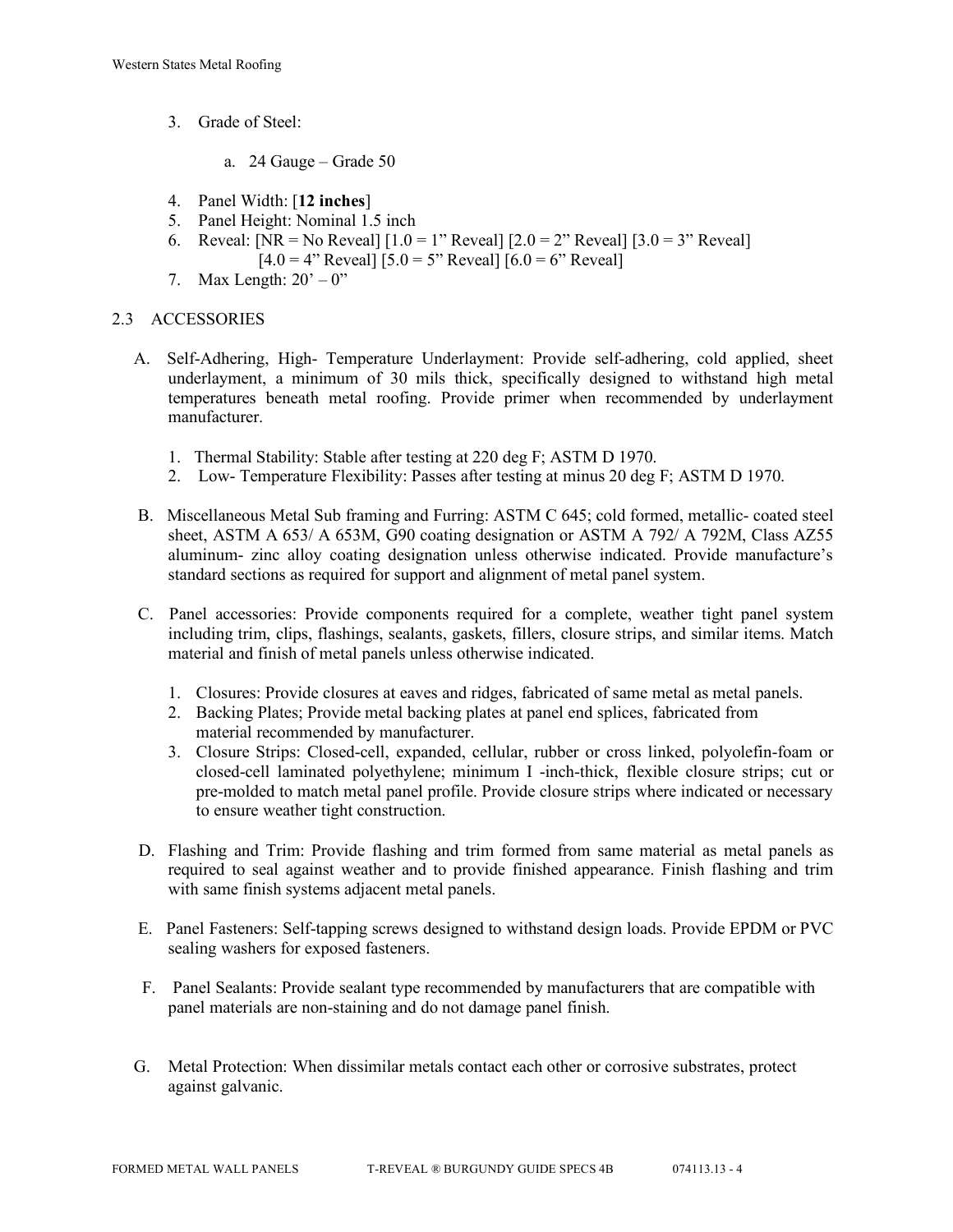## 2.4 FABRICATION

- A. General: Fabricate and finish metal panels and accessories at the factory, by manufacturer's standard procedures and processes, as necessary to fulfill indicated performance requirements demonstrated by laboratory testing. Comply with indicated profiles and with dimensional and structural requirements.
- B. Provide panel profile, including major ribs and intermediate stiffening ribs, if any, for full length of panel.
- C. Sheet Metal Flashing and Trim: Fabricate flashing and trim to comply with manufacturer's recommendations and recommendation in SMACNA's "Architectural Sheet Metal Manual" that apply to design, dimensions, metal, and other characteristics of item indicated.

## 2.5 FINISHES

- A. Protect mechanical and painted finishes on exposed surfaces from damage by applying a strippable, temporary protective covering before shipping.
- B. Appearance of Finished Work: Variations in appearance of abutting or adjacent pieces are acceptable if they are within one- half of the range of approved Samples. Noticeable variations in same piece are unacceptable. Variations in appearance of other components are acceptable if they are within the range of approved Samples and are assembled or installed to minimize contrast.
- C. Steel Panels Finish:
	- 1. Exterior Finish: Western States Metal Roofing, Cool Tech ® 500 PVDF Paint System, Fluoropolymer Two – Coat System:  $0.2 - 0.3$  mil primer with  $0.7 - 0.8$  mil 70 percent PVDF fluoropolymer color coat, AAMA 621, meeting solar reflectance index requirements.
	- 2. Interior Finish: Standard Poly backer finish consisting of  $0.2 0.3$  mil primer coat and  $0.3 -$ 0.4 mil wash coat with a minimum total dry film thickness of  $0.5 - 0.7$  mil.

## PART 3- EXECUTION

#### 3.1 EXAMINATION

- A. Examine substrates, area, and conditions, with installer present, for compliance with requirements for installation tolerances, metal panel supports, and other conditions affecting performance of the work.
	- 1. Examine wall framing to verify that girths, angles, channels, studs, and other structural panel support members and anchorage have been installed within alignment tolerance required by metal wall panel manufacturer.
	- 2. Examine solid roof sheathing to verify that sheathing joints are supported by framing or blocking and that installation is within flatness tolerances required by metal roof panel manufacture.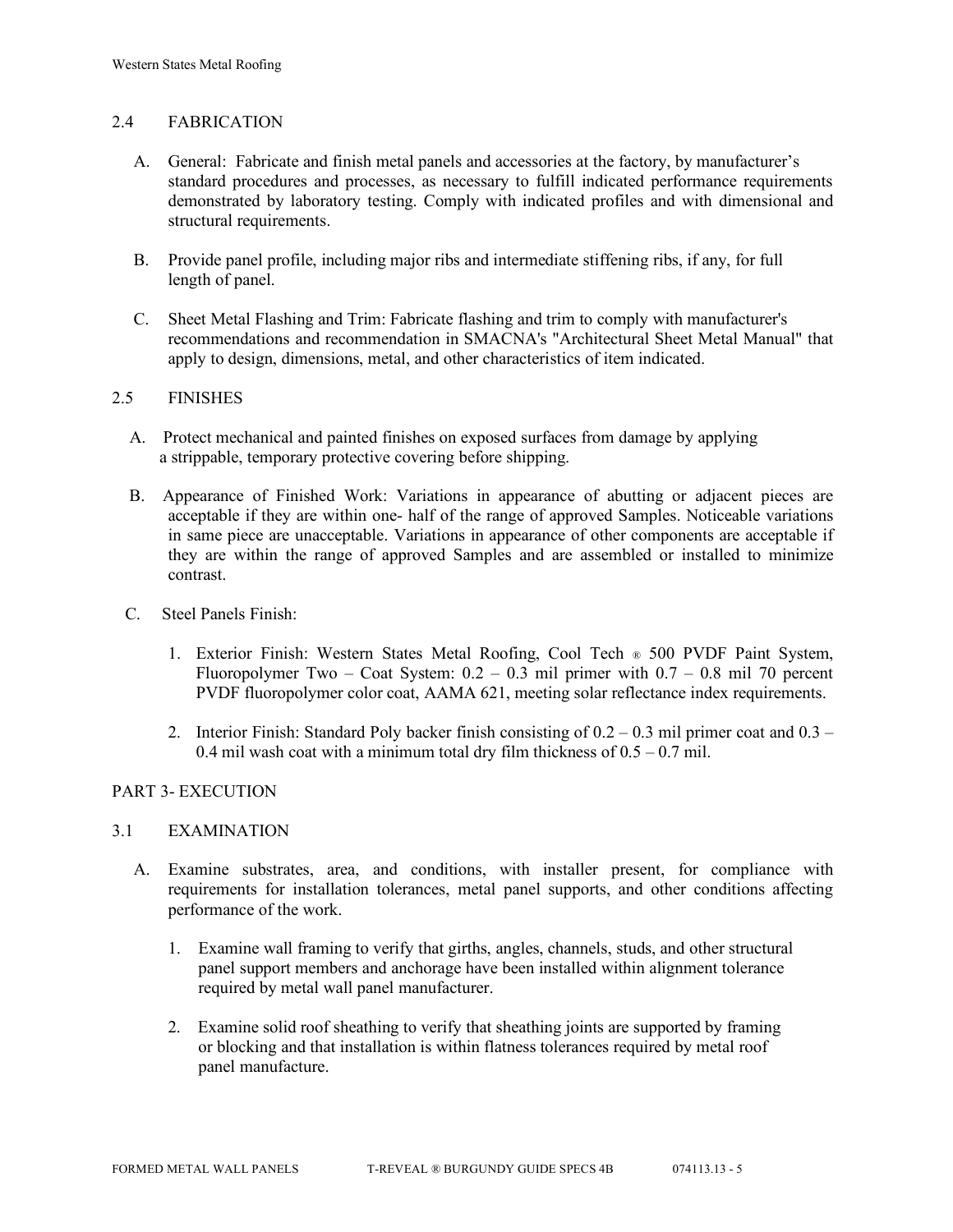- a. Verify that air or water-resistive barriers have been installed over sheathing or backing substrate to prevent air infiltration or water penetration.
- B. Examine roughing-in for components and systems penetrating metal panels to verify actual locations of penetrations relative to seam locations of metal panels before installation.
- C. Proceed with installation only after unsatisfactory conditions have been corrected.

# 3.2 PREPARATION

 A. Miscellaneous Supports; Install sub framing, furring and other miscellaneous panel support members and anchorage according to ASTM C 754 and metal panel manufacturer's written recommendations.

## 3.3 UNDERLAYMENT INSTALLATION

- A. Self- Adhering Sheet Underlayment: Apply primer if required by manufacturer. Comply with temperature restrictions of underlayment manufacturer for installation. Apply at locations indicated on Drawings, wrinkle free, in shingle fashion to shed water, and with end laps of not less than 6 inches staggered 24 inches between courses. Overlap side edges not less than 3- ½ inches. Roll laps with roller. Cover underlayment within 14 days.
- B. Felt Underlayment: Apply at locations indicated [below] [on drawings], in shingle fashion to shed water. And with lapped joints of not less than 2 inches.
	- 1. Apply over the entire roof surface.
	- 2. Apply on roof not covered by self- adhering sheet underlayment. Lap over edges of self adhering sheet underlayment not less than 3 inches, in shingle fashion to shed water.
- C. Slip Sheet: Apply slip sheet over underlayment before installing metal roof panels.
- D. Flashings: Install flashings to cover underlayment to comply with requirements specified in Section 076200 "Sheet Metal Flashing and Trim."

## 3.4 METAL PANEL INSTALLATION

- A. General: Install metal panels according to manufacturer's written instructions in orientation, sizes, and locations indicated. Install panels perpendicular to supports unless otherwise indicated. Anchor metal panels and other components of the work securely in place, with provisions for thermal and structural movement.
	- 1. Shim or otherwise plumb substrates receiving metal panels.
	- 2. Flash and seal metal panels at perimeter of all openings. Fasten with self-tapping screws. do not begin installation until air or water- resistive barriers and flashings that are concealed by metal panels are installed.
	- 3. Install screw fasteners in predrilled holes.
	- 4. Locate and space fastenings in uniform vertical and horizontal alignment.
	- 5. Install flashing and trim as metal panel work proceeds.
	- 6. Locate panel splices over, but not attached to, structural supports. Stagger panel splices and end laps to avoid a four – panel lap splice condition.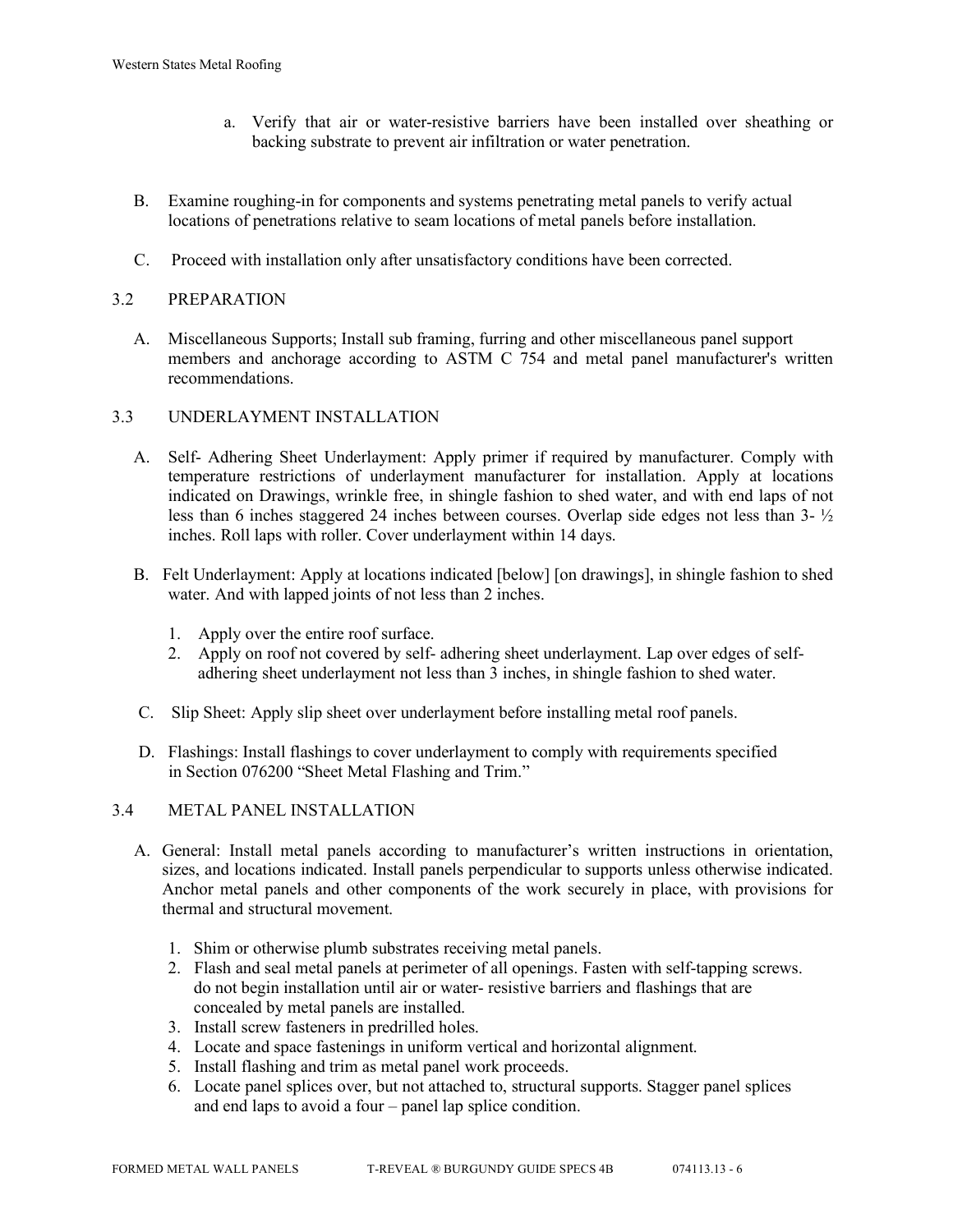- 7. Align bottoms of metal panels and fasten with blind rivets, bolts, or self- tapping screws. Fasten flashings and trim around openings and similar elements with self-tapping screws.
- 8. Provide weather tight escutcheons for pipe—and conduit- penetrating panels.
- B. Fasteners:
	- 1. Steel Panels: Use galvanized steel fasteners.
- C. Metal Protection: When dissimilar metals contact each other or corrosive substrates, protect against galvanic action.
- D. Lap-Seam Metal Panels: Fasten metal panels to supports with fasteners at each lapped joint at location and spacing recommended by manufacturer.
	- 1. Lap ribbed or fluted sheets one full rib. Apply panels and associated items true to line for neat and weather tight enclosure.
	- 2. Provide metal backed washers under heads of exposed fasteners bearing on weather side of metal panels.
	- 3. Locate and space exposed fasteners in uniform vertical and horizontal alignment. Use proper tools to obtain controlled uniform compression for positive seal without rupture of washer.
	- 4. Install screw fasteners with power tools having controlled torque adjusted to compress Washer tightly without damage to washer, screw threads or panels. Install screws in predrilled holes.
	- 5. Flash and seal pans with weather closures at perimeter of all openings.
- E. Accessory Installation: install accessories with positive anchorage to building and weather tight Mounting, and provide for thermal expansion. Coordinate installation with flashings and other components.
	- 1. Install components, required for a complete metal panel system including trim, copings, corners, seam covers, flashings, sealants, gaskets, fillers, closure strips and similar items. Provide types indicated by metal wall panel manufacturer; or, if not indicated, provide types recommended by metal panel manufacturer.
- F. Flashing and Trim: Comply with performance requirements manufacturer's written installation instructions, and SMACNA's "Architectural Sheet Metal Manual." Provide concealed fasteners where possible and set units true to line and level. Install work with laps, joints and seams that are permanently watertight.
	- 1. Install exposed flashing and trim that is without buckling and tool marks, and that is true to line and levels indicated, with exposed edges folded back to form hems. Install sheet metal flashing and trim to fit substrates and achieve waterproof performance.
	- 2. Expansion Provisions: Provide for thermal expansion of exposed flashing and trim. Space movement joint at a maximum of 10 feet with no joints allowed within 24 inches of corner or intersection. Where lapped expansion provisions cannot be used or would not be sufficiently waterproof, form expansion joints of intermeshing hooked flanges, not less than 1 inch deep, filled with mastic sealant (concealed within joints).